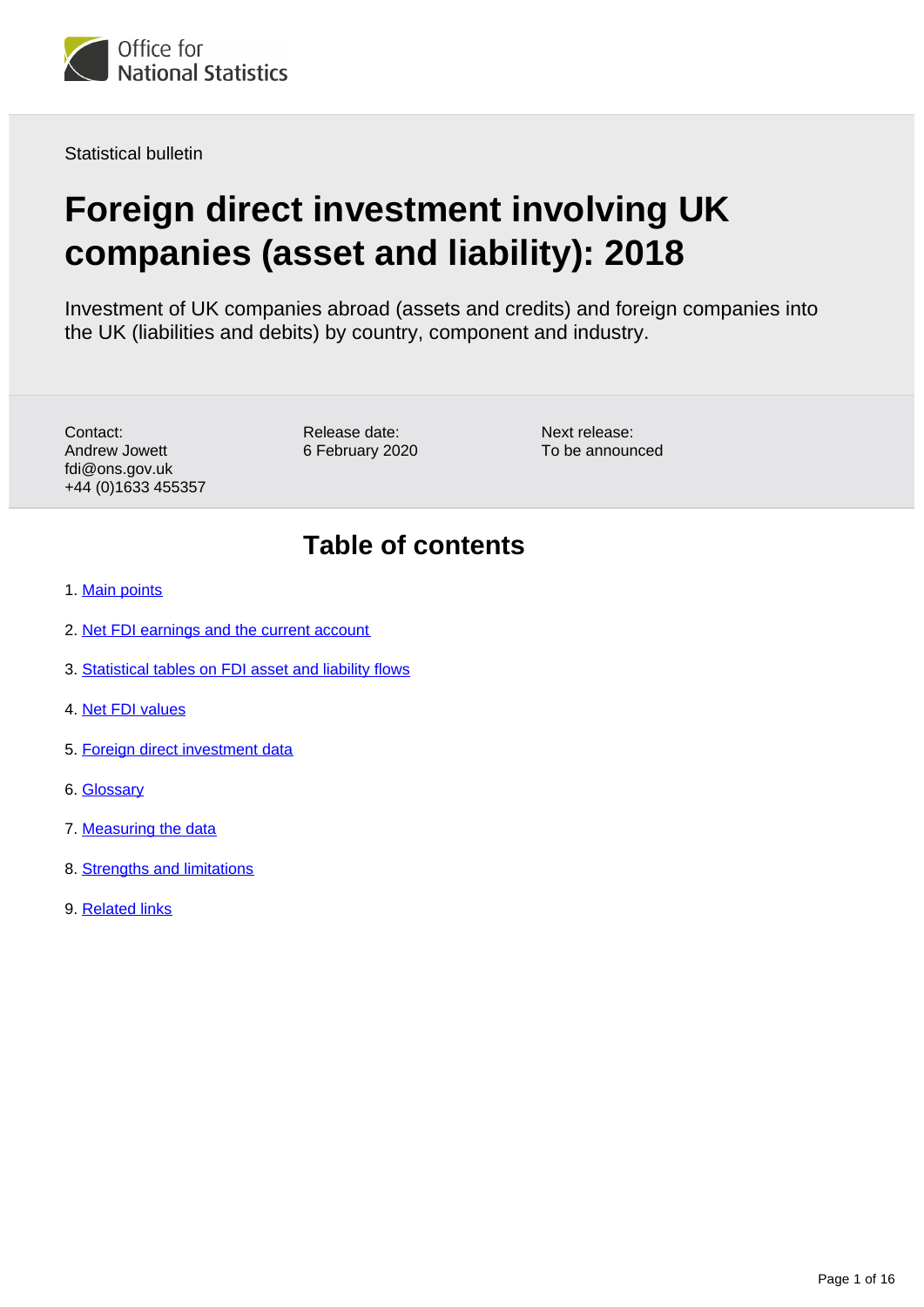## <span id="page-1-0"></span>**1 . Main points**

- The value of net foreign direct investment (FDI) earnings in 2018 fell from £30.4 billion in 2017 to £21.5 billion in 2018, contributing to the fall in the current account balance over that period.
- Credits in mining and quarrying industries increased considerably between 2017 and 2018, from £9.6 billion to £20.2 billion, reflecting higher credits reported by many companies.
- Retail and transport industries saw the largest increase in the value of debits between 2017 and 2018, from £10.4 billion to £17.1 billion, with retail industries accounting for nearly two-thirds of that increase.
- This is the first time we are publishing statistics for FDI flows on assets and liabilities by country, component and industry.
- We have continued the development of our directional FDI statistics and produced updated FDI flows estimates; there have been no changes to directional FDI positions and earnings statistics previously published on 3 December 2019.

## <span id="page-1-1"></span>**2 . Net FDI earnings and the current account**

Foreign direct investment (FDI) earnings are a component of primary income in the current account. Primary income captures returns for the provision of labour and financial assets, and renting of natural resources. FDI earnings are either the credits generated on the stock of UK FDI assets or debits from the stock of FDI liabilities. Net FDI earnings is the value of credits less debits.

Our [previous analysis](https://www.ons.gov.uk/economy/nationalaccounts/balanceofpayments/articles/ukforeigndirectinvestmenttrendsandanalysis/january2018) observed the impact of falling net FDI earnings between 2011 and 2016 on the UK's overall current account balance. The far greater increase in the value of FDI credits compared with that of FDI debits between 2016 and 2017 saw net FDI earnings increase from £1.0 billion to £30.4 billion (Figure 1). This, coupled with less negative net trade and secondary income balances, contributed to the current account balance increasing from negative £104.0 billion in 2016 to negative £73.0 billion in 2017.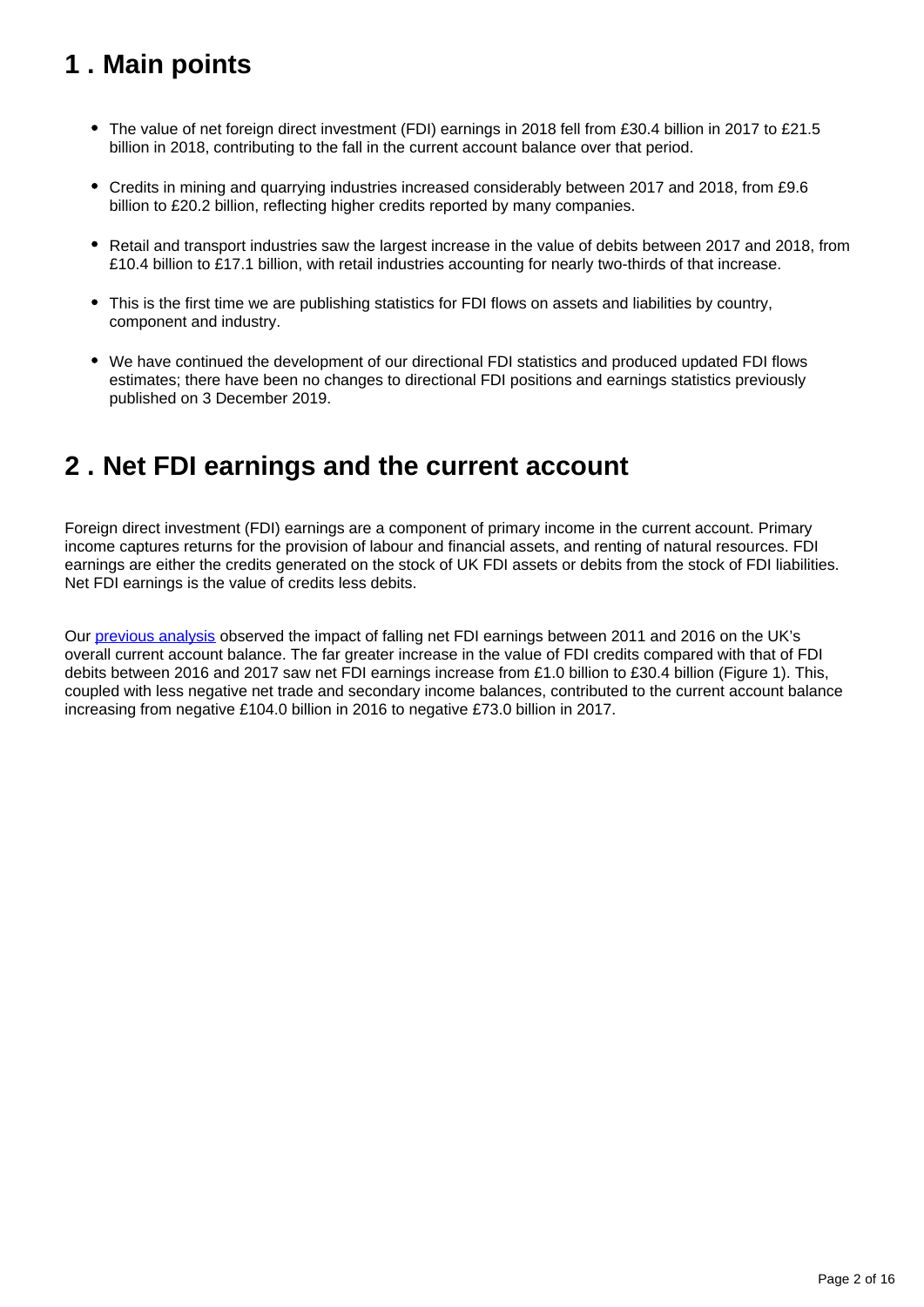#### **Figure 1: Lower net FDI earnings in 2018 from 2017 contributed to the fall in the current account balance**

#### **UK current account and components, 2010 to 2018**

Figure 1: Lower net FDI earnings in 2018 from 2017 contributed to the fall in the current account balance





#### **Source: Office for National Statistics - Foreign direct investment involving UK companies (asset and liability) and Balance of payments**

#### **Notes:**

- 1. In line with the UK National Accounts Revisions Policy, revised estimates presented for 2017 in this statistical bulletin will not be incorporated into balance of payments statistics until September 2020.
- 2. Components might not sum to the current account balance due to rounding.

Net FDI earnings fell by £8.9 billion between 2017 and 2018, to £21.5 billion, due to faster growth in the value of FDI debits compared with credits over that period. The net FDI earnings balance in 2018 was still slightly higher than the £20.5 billion net FDI earnings in 2014. These lower net FDI earnings in 2018 contributed to the fall in the current account balance, which was negative £82.9 billion compared with negative £73.0 billion in 2017, or £9.9 billion lower.

The changes in the components of the current account can be weighted to calculate the percentage point contribution of each one to the change in the current account balance. The weighting allows for the relative values of each component in the current account where debits components are included as negative series because they reduce the current account balance. This shows that FDI credits contributed 10.0 percentage points to the change in the current account balance in 2018 from 2017, which was more than offset by the negative 23.2 percentage point contribution of FDI debits. This implies that net FDI earning contributed negative 13.2 percentage points to the change in the current account balance in that year.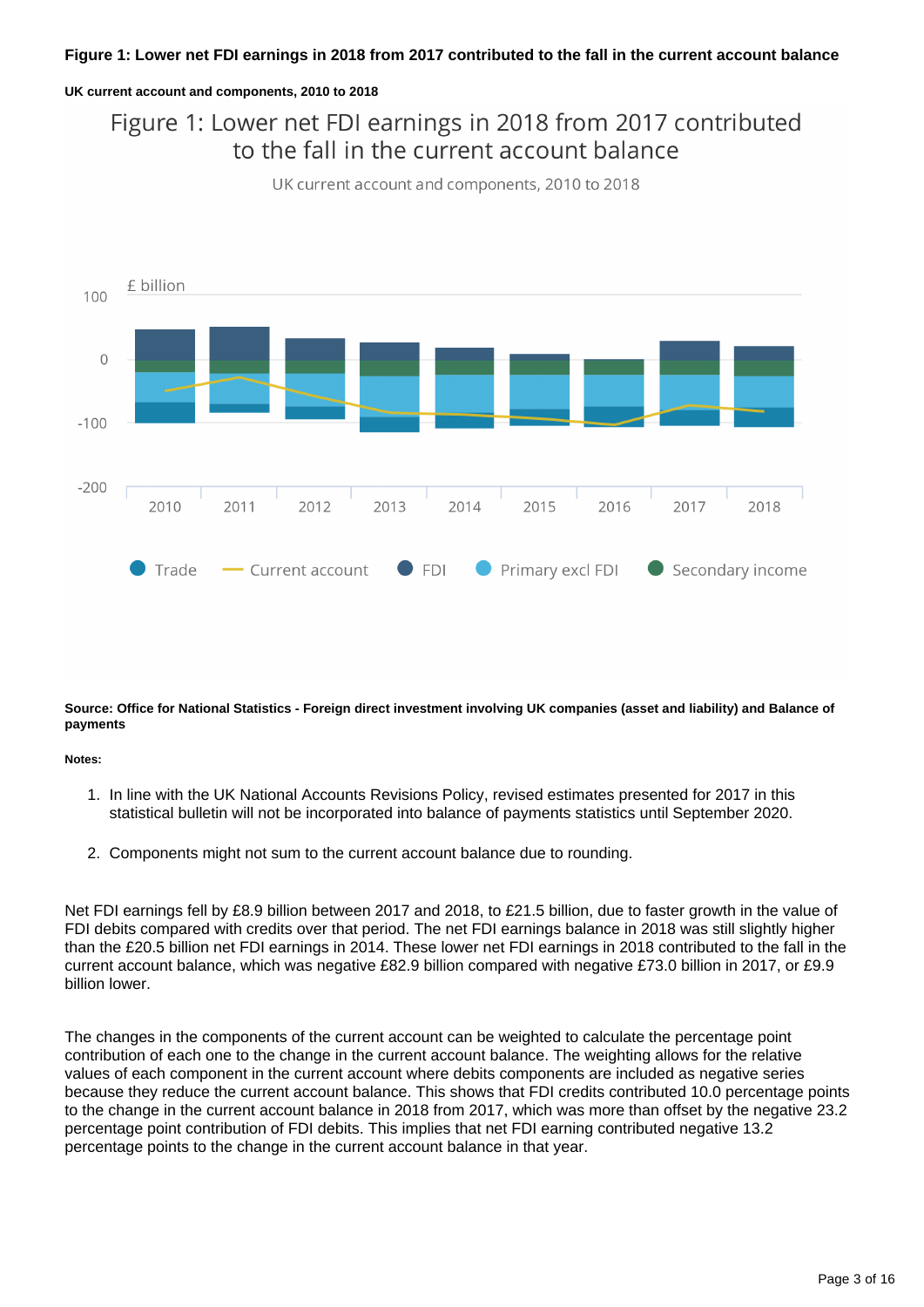Exports and credits from other primary income were the other main components contributing positively to the current account balance. The negative contribution from imports was greater than that of exports whereas the contribution of debits from other primary income were smaller than other primary credits.

#### **Figure 2: FDI credits and debits contributed to the fall in the current account balance in 2012 and 2015**

**Percentage change in the current account balance from previous year and the contributions of current account components to the change in the UK current account balance, percentage points, 2010 to 2018**

## Figure 2: FDI credits and debits contributed to the fall in the current account balance in 2012 and 2015

Percentage change in the current account balance from previous year and the contributions of current account components to the change in the UK current account balance, percentage points, 2010 to 2018



**Source: Office for National Statistics – Foreign direct investment involving UK companies (asset & liability) and balance of payments**

#### **Notes:**

- 1. Owing to the revisions policy for UK National Accounts, FDI estimates in the balance of payments reported for 2017 will not reflect those in this bulletin until September 2020.
- 2. The components may not sum to the overall change in the current account balance due to rounding.

The contribution from FDI credits in 2017 from 2016 was its largest positive contribution since 2010. Credits contributed 35.0 percentage points to the change in the current account balance in 2017, which was much larger that the negative 18.3 percentage point contribution from FDI debits. This also meant that FDI credits made the third-largest absolute (positive or negative) contribution to the change in the current account balance in 2017, after exports (59.2 percentage points) and imports (negative 52.3 percentage points).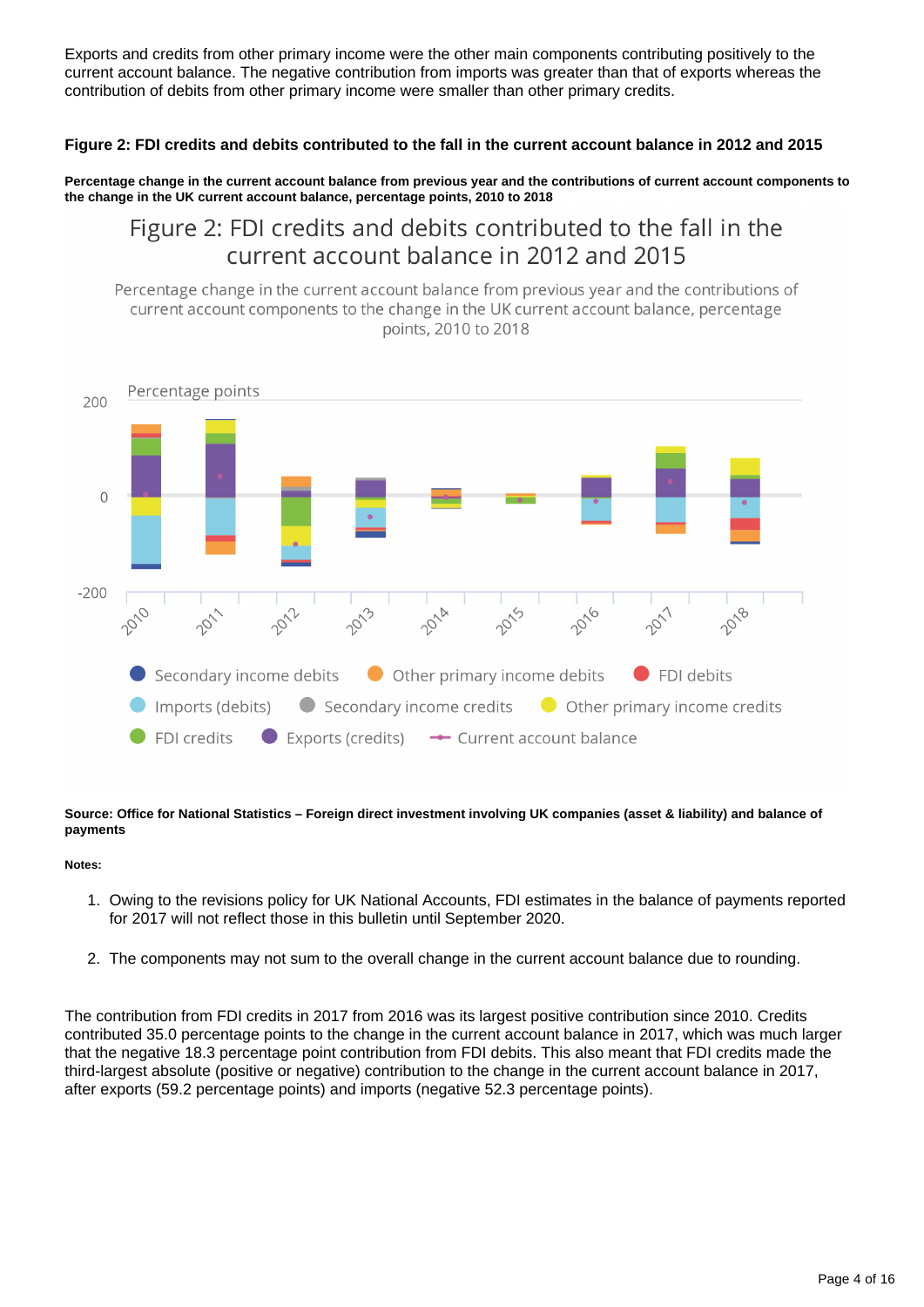The impact of lower net FDI earnings on the current account between 2011 and 2016 can also be seen in these contributions. The fall in the value of net FDI credits was the largest absolute contribution of all the components in 2012 (negative 59.6 percentage points) and 2015 (negative 13.6 percentage points). The negative FDI credits contribution (11.4 percentage points) in 2014 was offset by the positive contribution from lower other primary income debits (positive 13.6 percentage points). Furthermore, both FDI credits and debits contributed negatively to the change in the current account balance in 2012, 2013 and 2016, increasing the downward effect of net FDI earnings on the current account.

FDI statistics can also be presented by industry. The value of UK FDI credits increased for all industrial groups in 2017 from 2016, but only for three of those groups in 2018 from 2017. The biggest increases were in the value of credits from UK FDI in mining and quarrying industries. These credits went from £1.4 billion in 2016 to £9.6 billion in 2017 and then £20.2 billion in 2018. The increase of £10.6 billion between 2017 and 2018 reflects increases in the value of credits reported by many mining and quarrying companies. There were also increases over that period for credits in retail and transport services industries (by £2.4 billion) and professional and support industries (by £1.3 billion). It was a few companies that contributed the most to the change in retail and transport credits over that period whereas there was a general increase in the value of credits across most professional and support companies.

#### **Figure 3: FDI credits from mining and quarrying industries have increased considerably between 2015 and 2018**

#### **Foreign direct investment credits by industry, 2015 to 2018**

Figure 3: FDI credits from mining and quarrying industries have increased considerably between 2015 and 2018



Foreign direct investment credits by industry, 2015 to 2018

**Source: Office for National Statistics – Foreign direct investment involving UK companies (asset & liability)**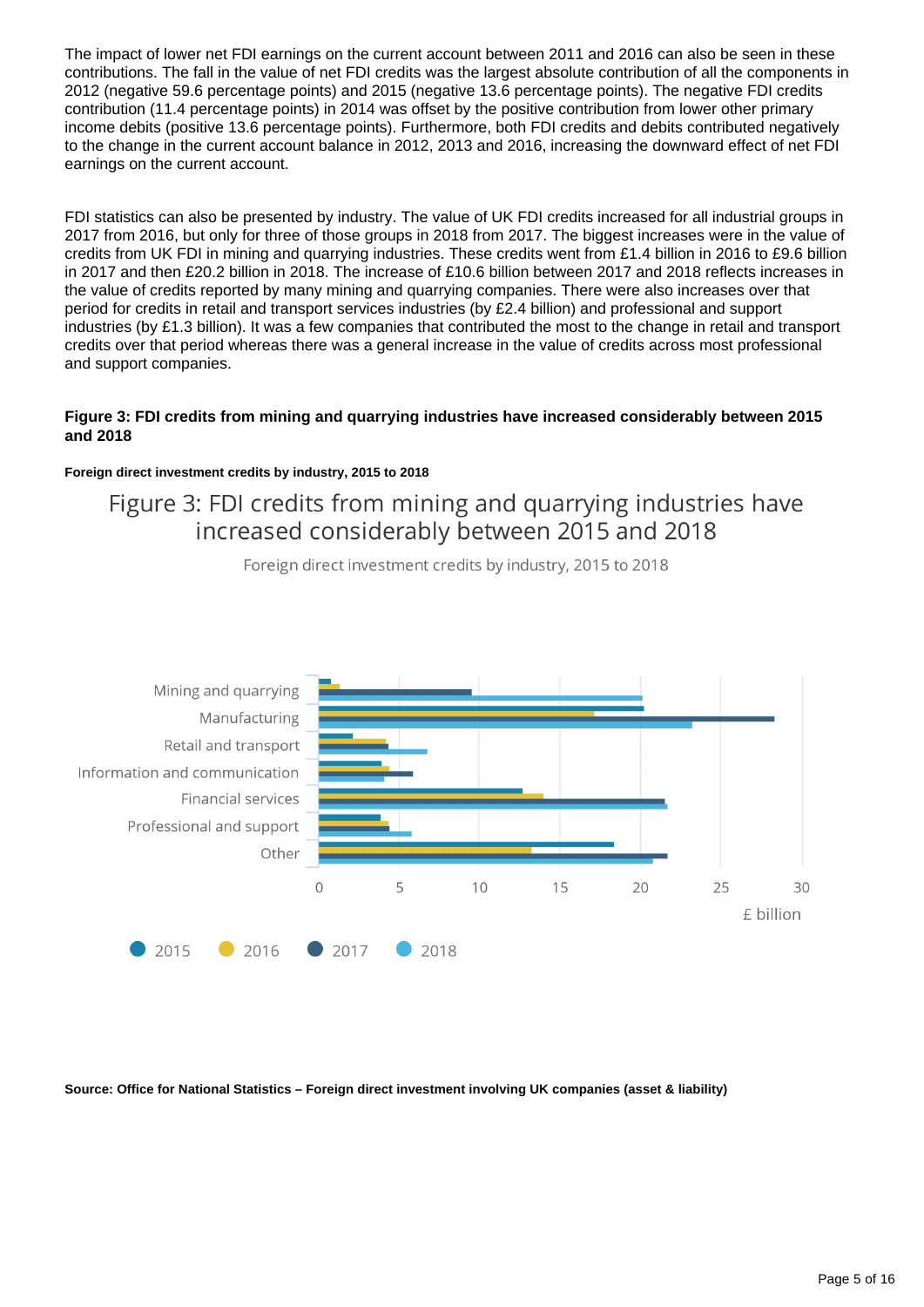Aside from mining and quarrying, there were also large increases in 2017 from 2016 in the value of credits for manufacturing and financial services industries. The biggest increase in the value of FDI credits among the seven industrial groupings presented in Figure 2 was for manufacturing. Credit values for these industries increased by £11.2 billion, from £17.2 billion in 2016 to £28.4 billion in 2017. This increase among manufacturing FDI companies was mainly from the credits of companies in the food products, beverages and tobacco products subindustries. Their credits increased by £12.0 billion and was slightly offset by lower credits reported in the other sub-industries of manufacturing. Credits from financial services increased by £7.6 billion in 2017 from 2016, of which £5.5 billion was from the credits on UK assets in the EU.

The value of FDI debits in 2018 were higher than values in 2017 for all industrial groups except other industries. The biggest increase was for debits from retail and transport industries, which went from £10.4 billion in 2017 to £17.1 billion in 2018, or £6.7 billion higher. This increase was observed across many companies in both the retail and transport sub-industries, with retail, wholesale and repair of motor vehicles companies accounting for nearly two-thirds of the increase.

#### **Figure 4: FDI debits from retail and transport and professional and support industries increased the most in 2018 from 2017**

#### **Foreign direct investment debits by industry, 2015 to 2018**

Figure 4: FDI debits from retail and transport and professional and support industries increased the most in 2018 from 2017



Foreign direct investment debits by industry, 2015 to 2018

#### **Source: Office for National Statistics – Foreign direct investment involving UK companies (asset & liability)**

The value of FDI debits for professional and support industries more than doubled in 2018 from 2017. These debits went from £4.2 billion to £8.8 billion, an increase of £4.6 billion. Once again, this reflected general increases in the value of debits reported rather than being confined to a few companies.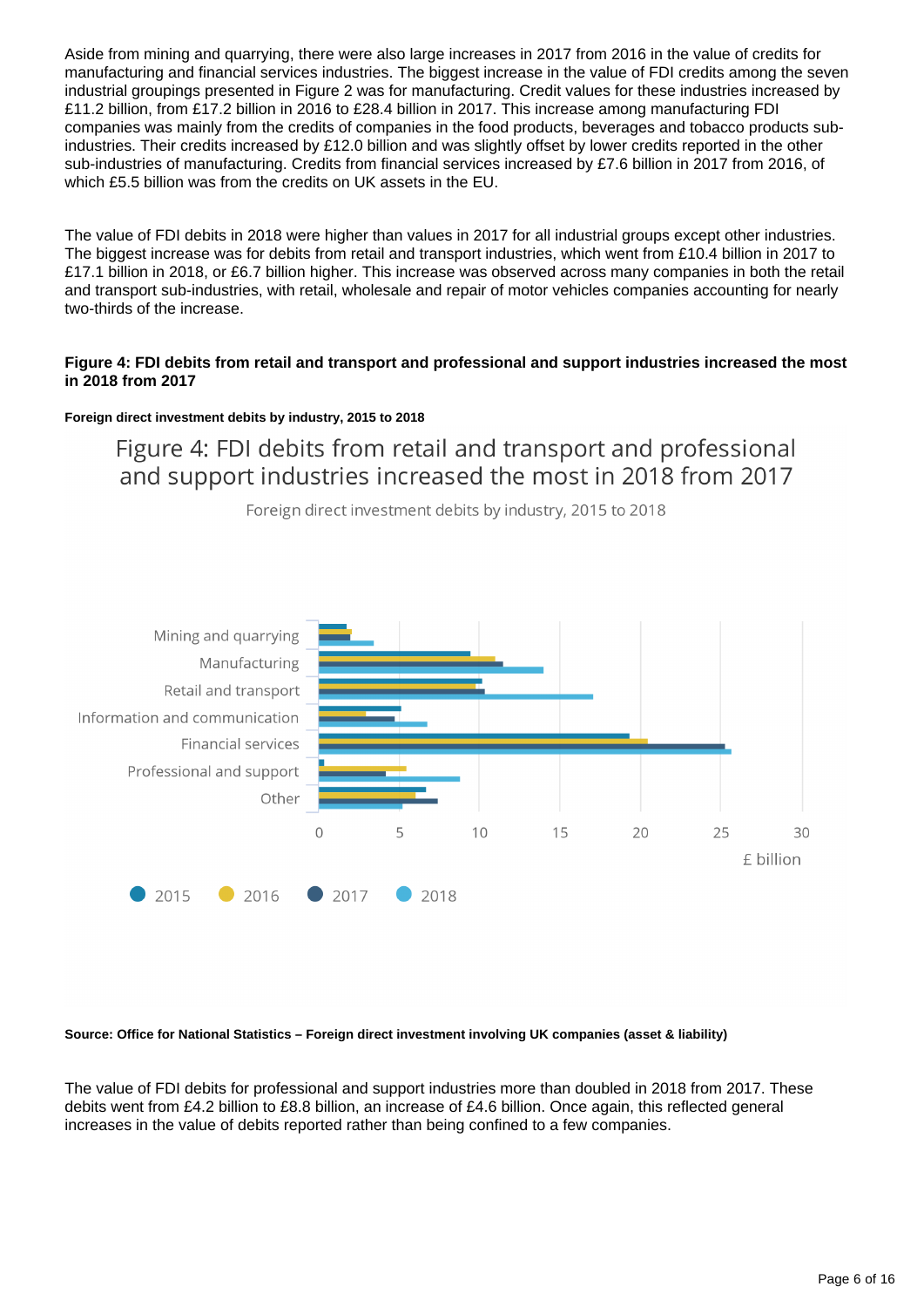The link between the value of FDI credits with assets (or debits with liabilities) can be explained by the implied rate of return. This indicates whether the change in the value of credits or debits is from a change in the value of assets or liabilities respectively, or that those direct investments have become more or less profitable. Our [previous analysis from January 2017](https://www.ons.gov.uk/economy/nationalaccounts/balanceofpayments/articles/areviewofukforeigndirectinvestmentstatistics/winter2017) found that asset values in mining and quarrying industries had been relatively constant between 2011 and 2015, yet the value of credits had fallen. This lower implied rate of return in mining and quarrying as well as for other industry groupings contributed to the downward trend in FDI credits over that period.

On the other hand, stable implied rates of return on FDI liabilities in financial services industries in particular had helped to support the value of debits over the same period. Both of these trends contributed to lower net FDI earnings shown previously in Figure 1. We have updated this analysis in UK foreign direct investment, trends and [analysis \(implied rates of return\), January 2020,](https://www.ons.gov.uk/releases/ukforeigndirectinvestmenttrendsandanalysisimpliedratesofreturnfebruary2020) which was published alongside this bulletin. That article offers more detail on trends in credits and debits relative to assets and liabilities for FDI by industry and by continent.

## <span id="page-6-0"></span>**3 . Statistical tables on FDI asset and liability flows**

Our previous Foreign direct investment involving UK companies (asset and liability): 2017 statistical bulletin from May 2019 included detailed tables on FDI positions and earnings. Following ongoing development of our statistics, we are now publishing tables for FDI flows on assets and liabilities with this statistical bulletin for the first time. All of these tables are consistent with FDI estimates published in the balance of payments, for which FDI flows are included within the financial account. Please note that owing to the revisions policy for the UK National Accounts, FDI estimates in the balance of payments reported for 2017 will not reflect those in this bulletin until September 2020.

The new tables on FDI flows included with this statistical bulletin allow analysis of these statistics by country, component or industry. Figure 4 is an example of some of the information that is available, which presents FDI (outward) flows on assets by industrial grouping. It shows that outward FDI flows across most of the industry groupings have followed upwards trends, and were higher in 2018 than in 2015. This was pronounced in retail and transport services, where FDI flows went from negative £3.9 billion in 2015 to positive £12.8 billion in 2018. There was also a large increase in the value of outward FDI flows in financial services between 2015 and 2017, increasing from negative £18.7 billion to positive £40.4 billion.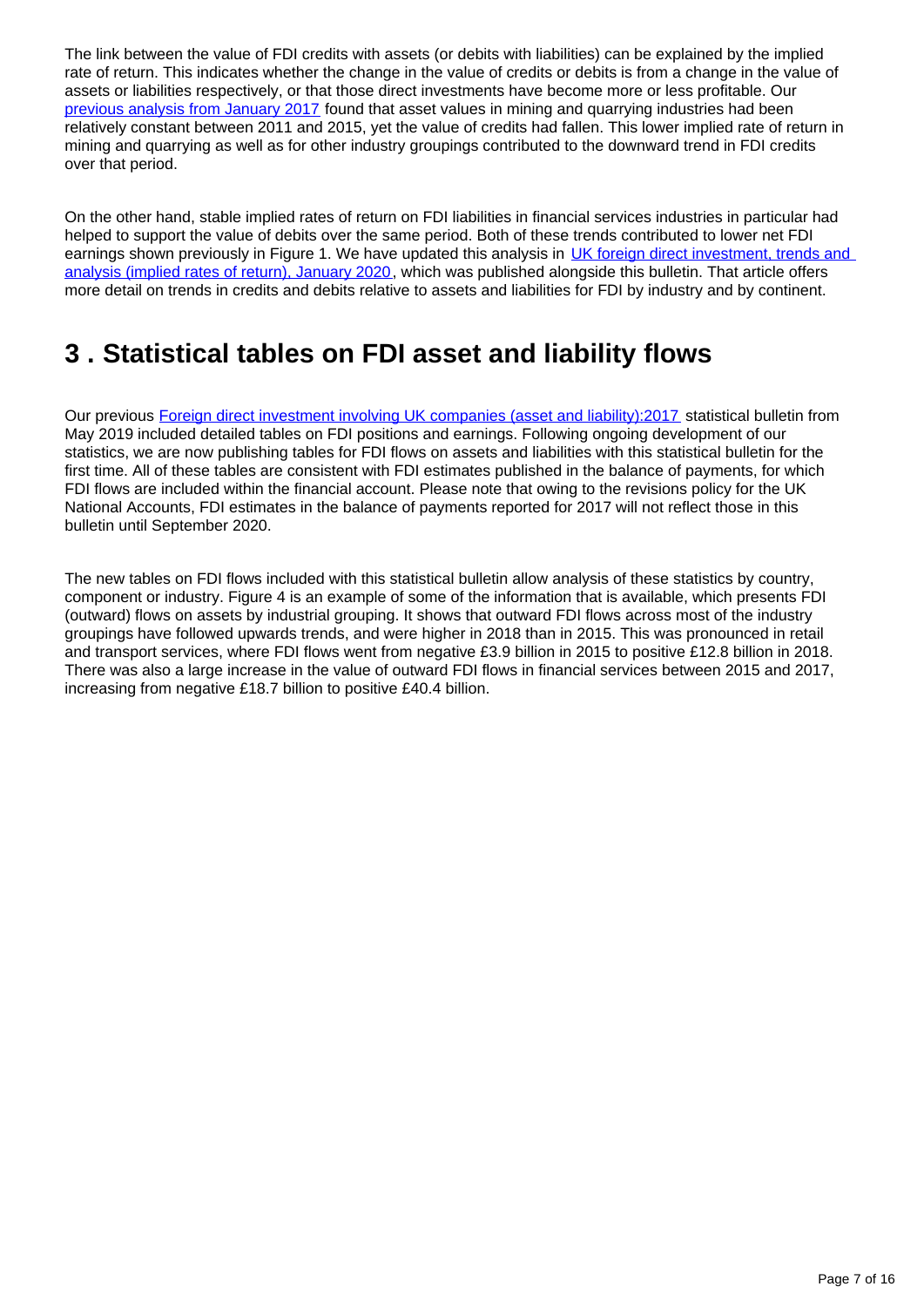#### **Figure 5: FDI flows values can change greatly from year to year**

#### **UK foreign direct investment flows on UK assets by industry, 2015 to 2018**

## Figure 5: FDI flows values can change greatly from year to year

UK foreign direct investment flows on UK assets by industry, 2015 to 2018



#### **Source: Office for National Statistics – Foreign direct investment involving UK companies (asset and liability)**

#### **Notes:**

1. .. denotes value is disclosive.

The only industry where the value of FDI flows on assets was lower in 2018 than in 2015 was for FDI from manufacturing industries. These outward flows were £7.8 billion in 2015 compared with negative £6.0 billion in 2018. This was mainly from negative outward FDI flows of £8.0 billion in 2018 among petroleum, chemicals, pharmaceuticals, rubber and plastic products manufacturing that was slightly offset by positive flows among some of the other manufacturing sub-industries. This sub-industry also had FDI flows of £15.0 billion in 2017, which was offset by lower values across the other manufacturing sub-industries to give flows on assets of £13.3 billion.

FDI flows can vary considerably from year to year, as these reflect the financial decisions of multinational enterprises which can be one-off transactions such as mergers and acquisitions, corporate restructuring or changes to the corporate strategy. This also means that changes can often be dominated by a few companies, making country or industry-level statistics more likely to be suppressed to mitigate disclosure.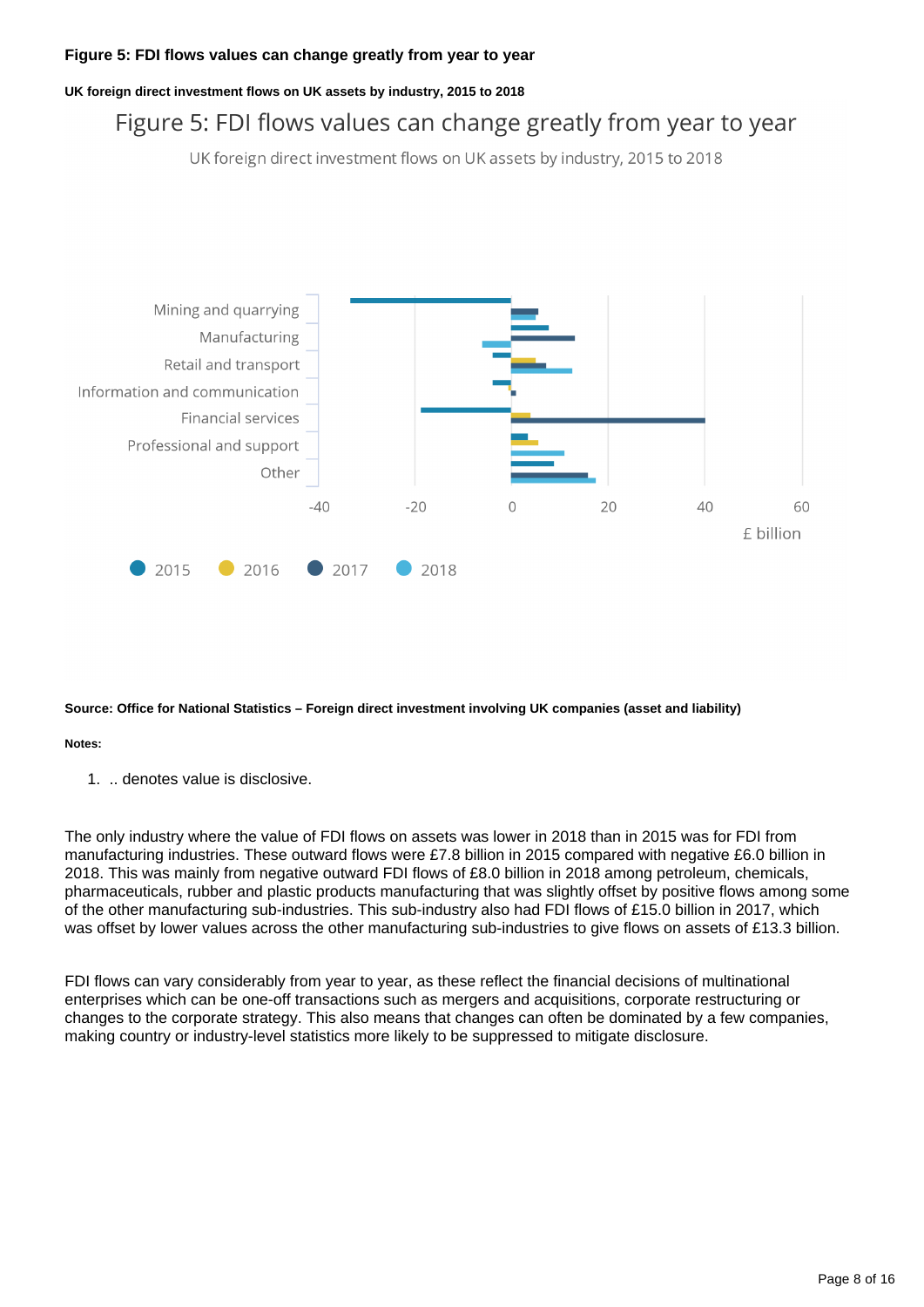## <span id="page-8-0"></span>**4 . Net FDI values**

International guidance on compiling foreign direct investment (FDI) statistics allows for these to be presented using the asset and liability or directional measurement principle. Asset and liability statistics are consistent with the balance of payments, which measures the transactions of UK residents with the rest of the world. Directional FDI statistics look at the net transactions of parent companies with their affiliates, including those parents not resident in the UK. Both measurement principles can be calculated from the same FDI survey data, where an example of these calculations can be found in [foreign direct investment measurement principles explained](https://www.slideshare.net/statisticsONS/foreign-direct-investment-measurement-principles-explained).

This section compares the asset and liability statistics for FDI positions, earnings and flows with those in our [other statistical bulletin on a directional basis](https://www.ons.gov.uk/economy/nationalaccounts/balanceofpayments/bulletins/foreigndirectinvestmentinvolvingukcompanies/2018/relateddata). In all cases, the net values should be identical whichever measurement principle is used. Table 1 presents the comparison for FDI credits and debits against FDI earnings and Table 2 compares FDI assets and liabilities with outward and inward positions.

#### Table 1: FDI credits and debits compared with directional outward and inward earnings, £ billion 2015 to 2018

|      | Asset and liability |                    |                        |
|------|---------------------|--------------------|------------------------|
|      | Credits             | <b>Debits</b>      | Net earnings           |
| 2015 | 62.3                | 53.2               | 9.0                    |
| 2016 | 59.0                | 58.0               | 1.0                    |
| 2017 | 96.1                | 65.7               | 30.3                   |
| 2018 | 102.7               | 81.2               | 21.5                   |
|      | Directional         |                    |                        |
|      |                     |                    |                        |
|      | Outward<br>earnings | Inward<br>earnings | <b>Net</b><br>earnings |
| 2015 | 57.2                | 48.2               | 9.0                    |
| 2016 | 51.3                | 50.3               | 1.0                    |
| 2017 | 88.1                | 57.7               | 30.4                   |

Source: Office for National Statistics

#### **Notes**

- 1. Asset and liability statistics in this bulletin may not match those included in the balance of payments due to rounding. **Back to table**
- 2. In line with the UK National Accounts Revisions Policy, revised estimates presented for 2017 in this statistical bulletin will not be incorporated into balance of payments statistics until September 2020. [Back to](#page-0-0)  [table](#page-0-0)
- 3. Net earnings figures may not be exactly equal due to rounding. **[Back to table](#page-0-0)**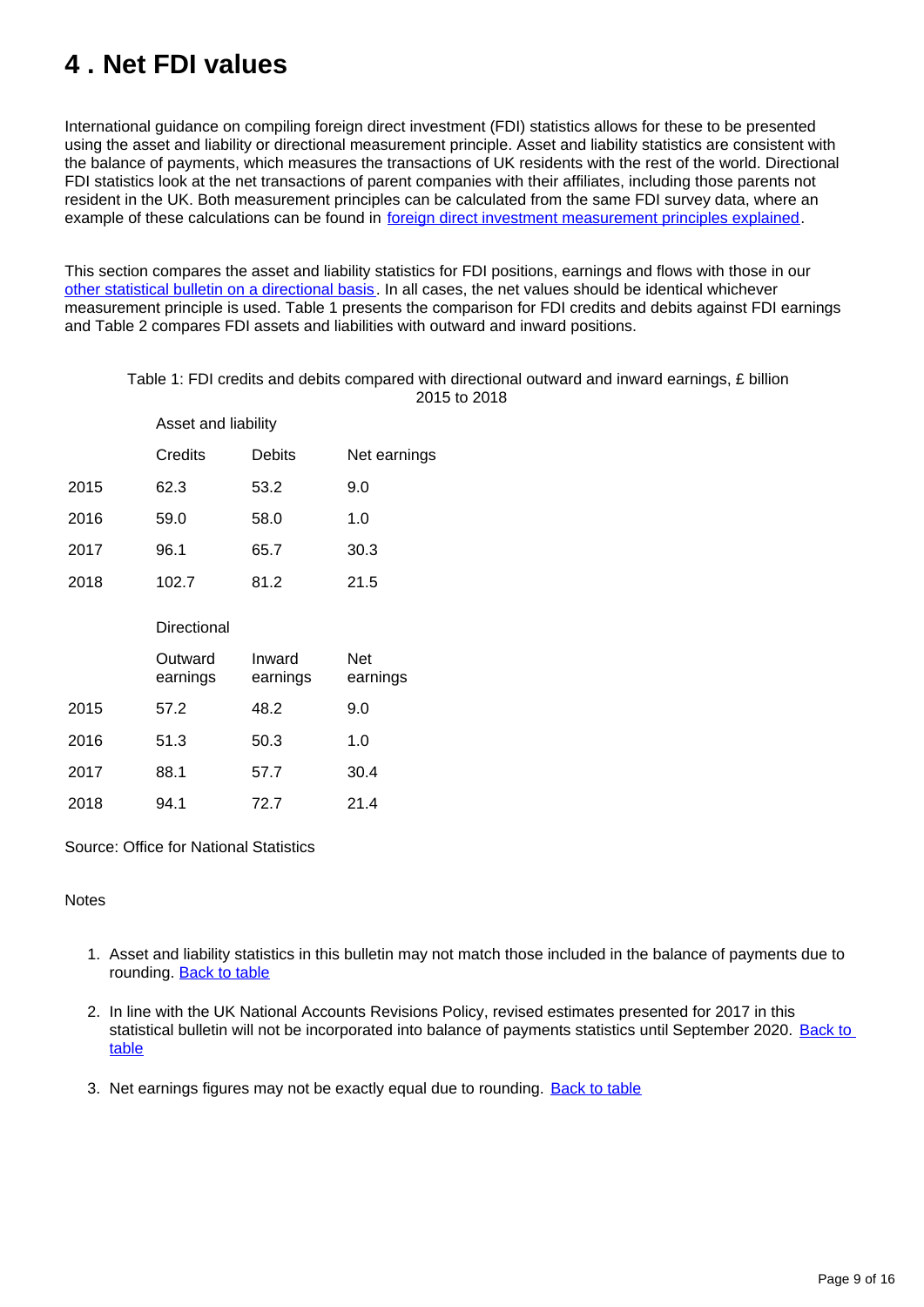|      | Asset and liability |                    |                 |
|------|---------------------|--------------------|-----------------|
|      | Assets              | Liabilities        | Net position    |
| 2015 | 1,403.7             | 1,353.2            | 50.5            |
| 2016 | 1,633.1             | 1,545.7            | 87.3            |
| 2017 | 1,753.2             | 1,776.6            | $-23.5$         |
| 2018 | 1,804.7             | 1,916.8            | $-112.1$        |
|      | Directional         |                    |                 |
|      | Outward<br>position | Inward<br>position | Net<br>position |
| 2015 | 1,084.0             | 1,032.5            | 51.4            |
| 2016 | 1,274.6             | 1,187.3            | 87.3            |
| 2017 | 1,369.1             | 1,392.5            | $-23.4$         |
| 2018 | 1,408.7             | 1,520.6            | $-111.9$        |

#### Table 2: FDI assets and liabilities compared with directional outward and inward positions, £ billion 2015 to 2018

Source: Office for National Statistics

**Notes** 

- 1. Asset and liability statistics in this bulletin may not match those included in the balance of payments due to rounding. [Back to table](#page-0-0)
- 2. In line with the UK National Accounts Revisions Policy, revised estimates presented for 2017 in this statistical bulletin will not be incorporated into balance of payments statistics until September 2020. [Back to](#page-0-0)  [table](#page-0-0)
- 3. Net positions figures may not be exactly equal due to rounding. **[Back to table](#page-0-0)**

The asset and liability FDI statistics are higher than the respective directional equivalent estimates in every year covered by this bulletin. This is because the asset and liability statistics count every FDI asset held by a UKresident company and every liability of non-UK residents. These are added together irrespective of whether the asset (or liability) is held by a (non-) UK-based parent company or affiliate. However, directional statistics subtract any transactions from affiliates back to their parent company. The net values presented in Table 1 and Table 2 differ slightly between asset and liability compared with directional statistics in some cases due to rounding involved in the calculations of these statistics.

### **Revised directional FDI tables have been published at the same time as this bulletin**

We have also continued developing our FDI flows statistics using both measurement principles. Updated directional estimates for FDI flows have been produced at the same time as this bulletin. The values for FDI flows are the only ones that may change compared with those previously published on 3 December 2019; estimates for directional FDI positions and earnings have not changed. The same developments have been incorporated into our asset and liability measures for FDI flows, with the results presented in Table 3.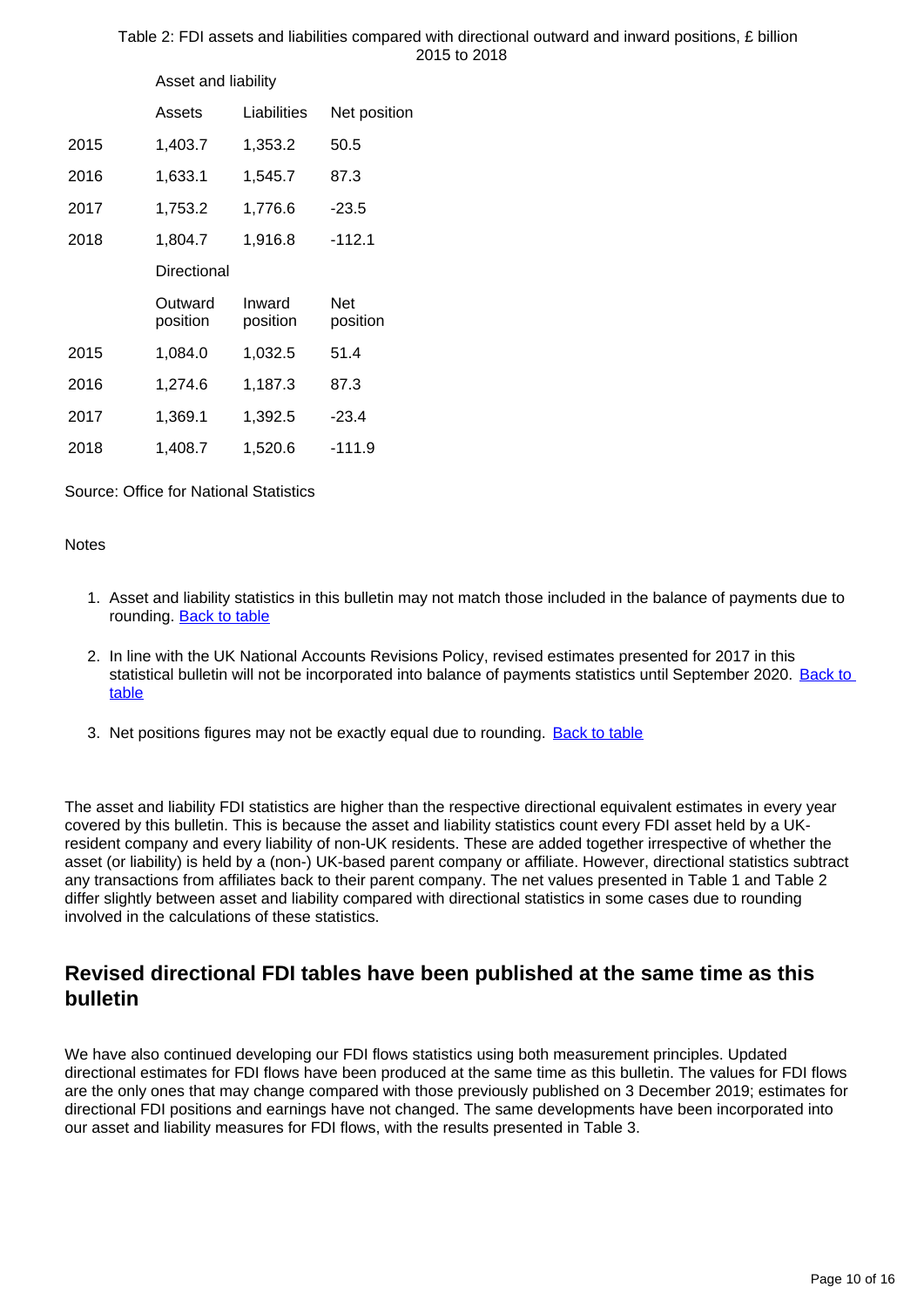Asset and liability

|      | <b>Flows</b><br>on<br>assets | Flows on Net<br>liabilities flows |           |
|------|------------------------------|-----------------------------------|-----------|
| 2015 | -39.3                        | 30.1                              | $-69.4$   |
| 2016 | 24.3                         | 243.7                             | $-219.4$  |
| 2017 | 133.5                        | 97.8                              | 35.7      |
| 2018 | 43.2                         | 61.0                              | $-17.9$   |
|      | Directional                  |                                   |           |
|      |                              |                                   |           |
|      | Outward<br>flows             | Inward<br>flows                   | Net flows |
| 2015 | $-43.7$                      | 25.6                              | $-69.4$   |
| 2016 | $-27.8$                      | 191.6                             | $-219.4$  |
| 2017 | 110.6                        | 74.9                              | 35.7      |

Source: Office for National Statistics

#### **Notes**

- 1. Asset and liability statistics in this bulletin may not match those included in the balance of payments due to rounding. **Back to table**
- 2. In line with the UK National Accounts Revisions Policy, revised estimates presented for 2017 in this statistical bulletin will not be incorporated into balance of payments statistics until September 2020. Back to [table](#page-0-0)
- 3. Net flows figures may not be exactly equal due to rounding. **[Back to table](#page-0-0)**

## <span id="page-10-0"></span>**5 . Foreign direct investment data**

[Foreign direct investment involving UK companies \(asset and liability\): inward](https://www.ons.gov.uk/economy/nationalaccounts/balanceofpayments/datasets/foreigndirectinvestmentinvolvingukcompaniesassetandliabilityinward)

Dataset | Released 6 February 2020

Annual statistics on the direct investment liabilities, debits and inward flows of non-resident companies into the UK.

[Foreign direct investment involving UK companies \(asset and liability\): outward](https://www.ons.gov.uk/economy/nationalaccounts/balanceofpayments/datasets/foreigndirectinvestmentinvolvingukcompaniesassetandliabilityoutward)

Dataset | Released 6 February 2020

Annual statistics on the direct investment assets, credits and outward flows of UK-resident companies abroad.

## <span id="page-10-1"></span>**6 . Glossary**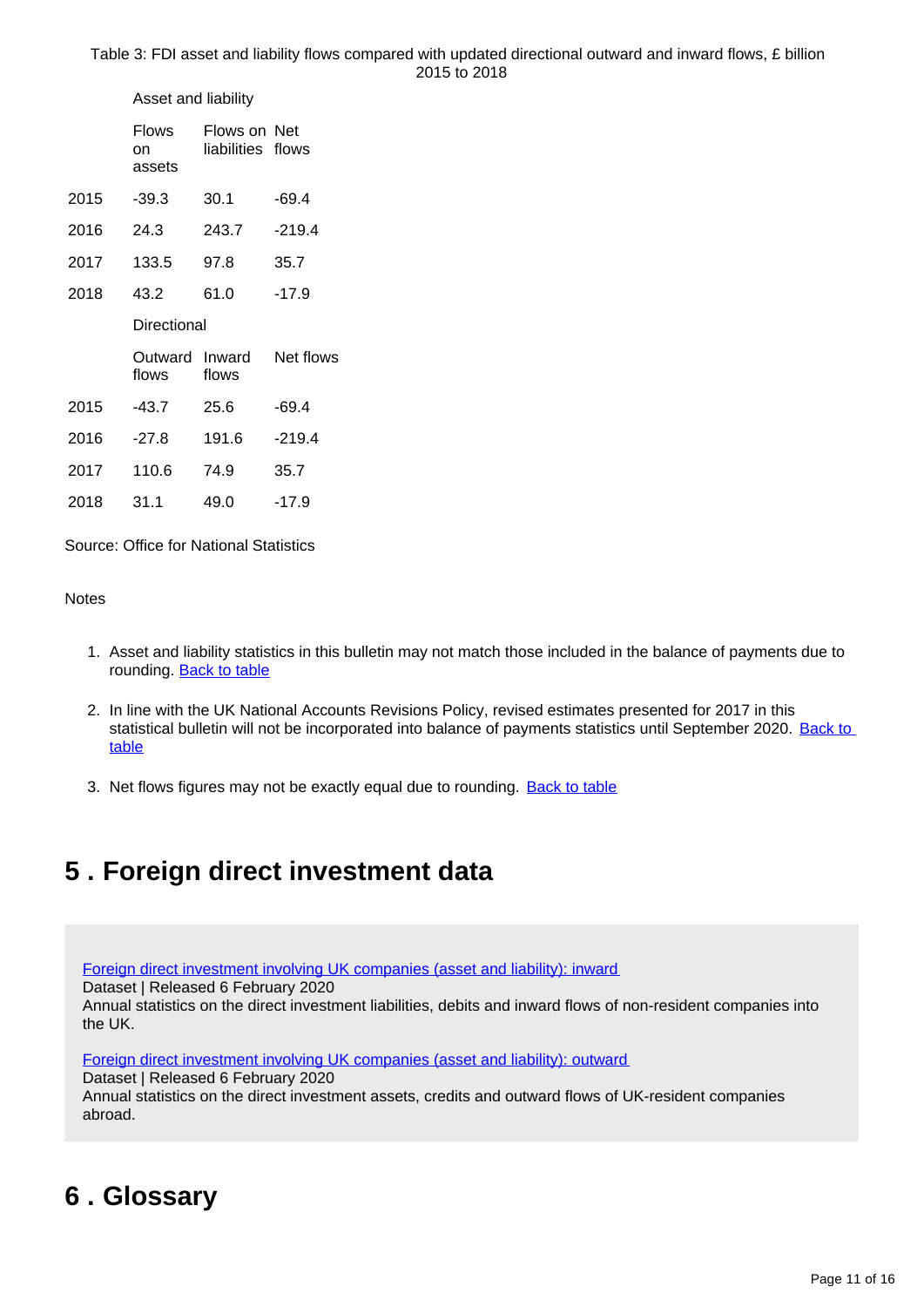## **Foreign direct investment (FDI)**

Foreign direct investment (FDI) is cross-border investment made with the objective of establishing a lasting interest in the host economy. FDI is also defined by control relationships, where the direct investor (parent company) controls at least 10% of the voting power (ordinary shares) of the direct investment enterprise. These relationships can be measured in two directions:

- outward: the direct investments of UK-resident companies in other countries
- inward: the direct investments in the UK from non-resident companies

### **Assets and liabilities**

FDI assets are the total stock of direct investment held abroad that is controlled by UK-resident companies; this includes the overseas direct investments of foreign-owned companies in the UK as well as the FDI of UK-based parent companies. FDI liabilities is the stock of direct investments in the UK controlled by foreign companies. This includes investments of foreign parent companies into the UK as well as the reverse investments of UK-controlled affiliates with their UK parent company.

### **Credits and debits**

Credits and debits measure the income generated on a stock of direct investment over a period of time. FDI assets generate credits while debits come from liabilities. These are both gross values of the total income of all overseas investments (credits) and all foreign-owned investments in the UK (debits).

### **Flows**

Flows measure the cross-border movement of funds within multi-national enterprises. FDI flows include changes in shareholdings (equity), debt and reinvested earnings. Outward FDI flows are associated with assets and inward flows with liabilities.

## **Asset and liability measurement principle**

The asset and liability measurement principle uses residency as the main distinction between outward and inward investments. It measures the direct investments of UK resident companies – both UK parent companies and foreign-owned UK affiliates – with the rest of the world relative to the direct investments of non-UK resident companies held in the UK. These statistics are consistent with the [Balance of Payments \(Pink Book\).](https://www.ons.gov.uk/economy/nationalaccounts/balanceofpayments/bulletins/unitedkingdombalanceofpaymentsthepinkbook/2019)

## <span id="page-11-0"></span>**7 . Measuring the data**

The main source of information for UK foreign direct investment (FDI) statistics is the Annual FDI Survey; separate surveys are used to collect data on inward and outward FDI. This is combined with data from the Bank of England for all monetary financial institutions – such as banks – and other sources for property and public corporations in FDI. Survey responses are used to estimate or impute FDI values for every company in the UK's inward and outward FDI populations. The statistics in this bulletin are compiled using the asset and liability measurement principle (see the [Glossary](https://publishing.ons.gov.uk/economy/nationalaccounts/balanceofpayments/bulletins/foreigndirectinvestmentinvolvingukcompaniesassetandliability/2018#glossary) for further information). Compiling asset and liability statistics involves combining information from the outward and the inward surveys.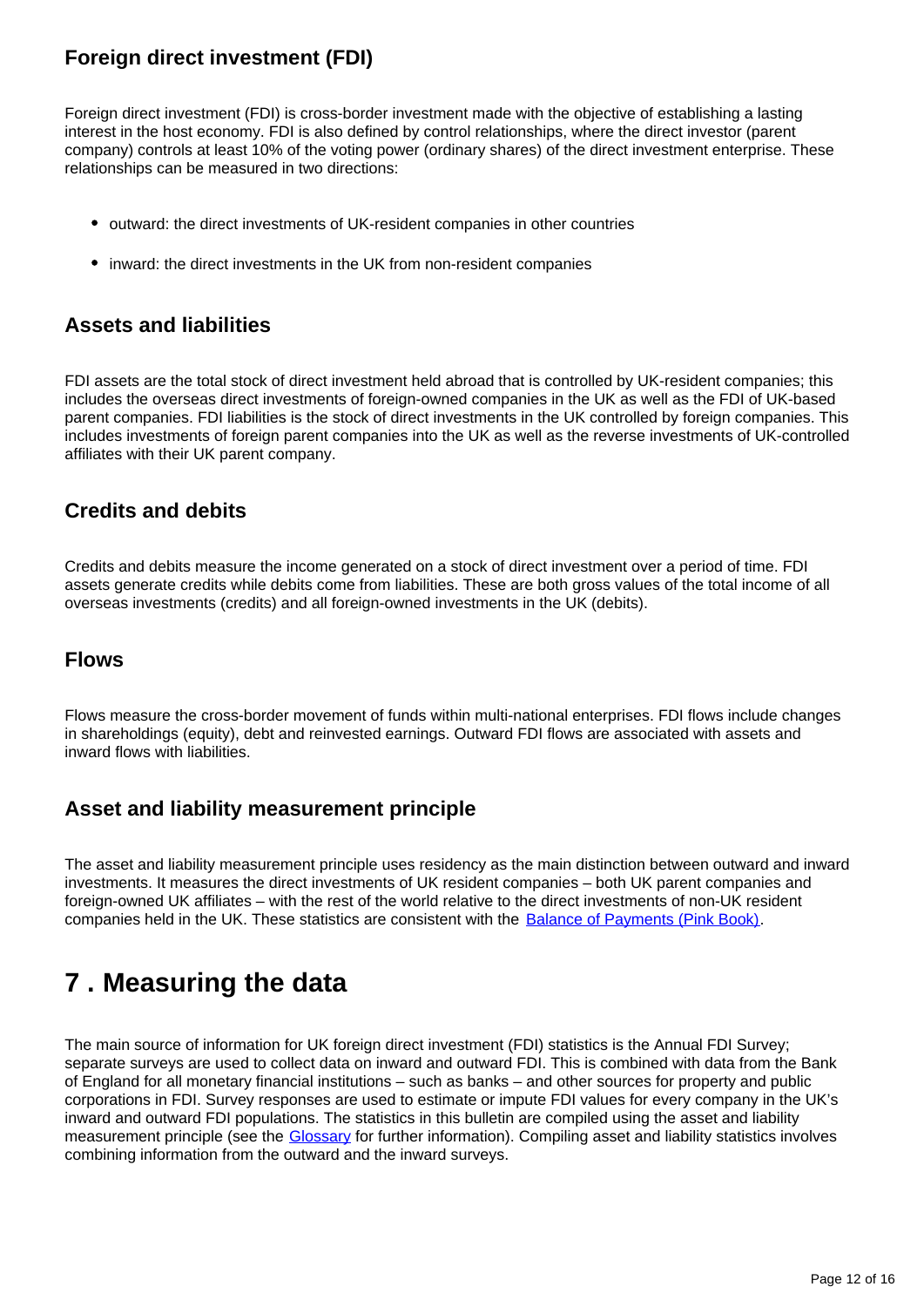The FDI estimates published within this bulletin cover the period 2014 to 2018; the 2017 estimates are revised, and 2018 statistics are published for the first time. The quarterly balance of payments estimates for 2018, published on 20 December 2019, are comparable with what is published in this bulletin. The annual survey was used to benchmark statistics previously published for 2018, which were based on the Quarterly FDI Survey. The annual surveys have larger sample sizes than the quarterly surveys, and they are sent to companies to complete with information in their audited annual accounts rather than management accounts. Estimates presented for 2017 will be incorporated into [Balance of Payments statistics](https://www.ons.gov.uk/economy/nationalaccounts/balanceofpayments/bulletins/unitedkingdombalanceofpaymentsthepinkbook/2019) in September 2020.

## **Quality**

More quality and methodology information on strengths, limitations, appropriate uses, and how statistics were calculated is available in the [Foreign direct investment Quality and Methodology Information \(QMI\) report](https://www.ons.gov.uk/businessindustryandtrade/business/businessinnovation/methodologies/foreigndirectinvestmentfdiqmi).

We are also continuing to develop our FDI statistics in a number of areas. More details on our other development plans can be found in [Developing foreign direct investment statistics: 2019](https://www.ons.gov.uk/businessindustryandtrade/internationaltrade/articles/developingforeigndirectinvestmentstatistics/2019).

We would also like to combine this asset and liability bulletin with the directional bulletin for when we publish the first estimates of 2019 and revised 2018 statistics. As a result of this, and to allow more time to quality assure our results, we may delay the release of the combined December 2020 directional bulletin to either later in the same month or early 2021. We would greatly appreciate any feedback that you have on how delaying the bulletin from early December 2020 would affect you. Please e-mail all feedback on this point, or anything else related to FDI statistics, to [fdi@ons.gov.uk.](http://mailto:fdi@ons.gov.uk)

### **Details of countries within each continent for FDI statistics**

### **Africa**

Algeria, Angola, Benin, Botswana, British Indian Ocean Territory, Burkina Faso, Burundi, Cameroon, Cape Verde, Central African Republic, Chad, Comoros, Congo, The Democratic Republic of the Congo (Zaire), Djibouti, Egypt, Equatorial Guinea, Eritrea, Eswatini, Ethiopia, Gabon, Gambia, Ghana, Guinea, Guinea Bissau, Côte d'Ivoire (Ivory Coast), Kenya, Lesotho, Liberia, Libya, Madagascar, Malawi, Mali, Mauritania, Mauritius, Morocco, Mozambique, Namibia, Niger, Nigeria, Rwanda, Sao Tome and Principe, Senegal, Seychelles, Sierra Leone, Somalia, South Africa, South Sudan, St Helena, Ascension and Tristan da Cunha, Sudan, Tanzania, Togo, Tunisia, Uganda, Zambia, and Zimbabwe.

### **Americas**

Anguilla, Antigua and Barbuda, Argentina, Aruba, Bahamas, Barbados, Belize, Bermuda, Bolivia, Bonaire, Sint Eustatius and Saba, Brazil, Canada, Cayman Islands, Chile, Colombia, Costa Rica, Cuba, Curacao, Dominica, Dominican Republic, Ecuador, El Salvador, Falkland Islands, Greenland, Grenada, Guatemala, Guyana, Haiti, Honduras, Jamaica, Mexico, Montserrat, Nicaragua, Panama, Paraguay, Peru, Saint Lucia, Sint Maarten, Saint Kitts and Nevis, Saint Vincent and the Grenadines, Suriname, Trinidad and Tobago, Turks and Caicos Islands, United States, Uruguay, Venezuela, British Virgin Islands, and US Virgin Islands.

### **Asia**

Abu Dhabi, Afghanistan, Armenia, Azerbaijan, Bahrain, Bangladesh, Bhutan, Brunei Darussalam, Myanmar (Burma), Cambodia, China, Dubai, Georgia, Hong Kong, India, Indonesia, Iran, Iraq, Israel, Japan, Jordan, Kazakhstan, Kuwait, Kyrgyzstan, Laos, Lebanon, Macao, Malaysia, Maldives, Mongolia, Nepal, North Korea, Oman, Pakistan, Palestinian Territory, Philippines, Qatar, Saudi Arabia, Singapore, South Korea, Sri Lanka, Syria, Taiwan, Tajikistan, Thailand, Timor-Leste, Turkmenistan, United Arab Emirates, Uzbekistan, Vietnam, and Yemen.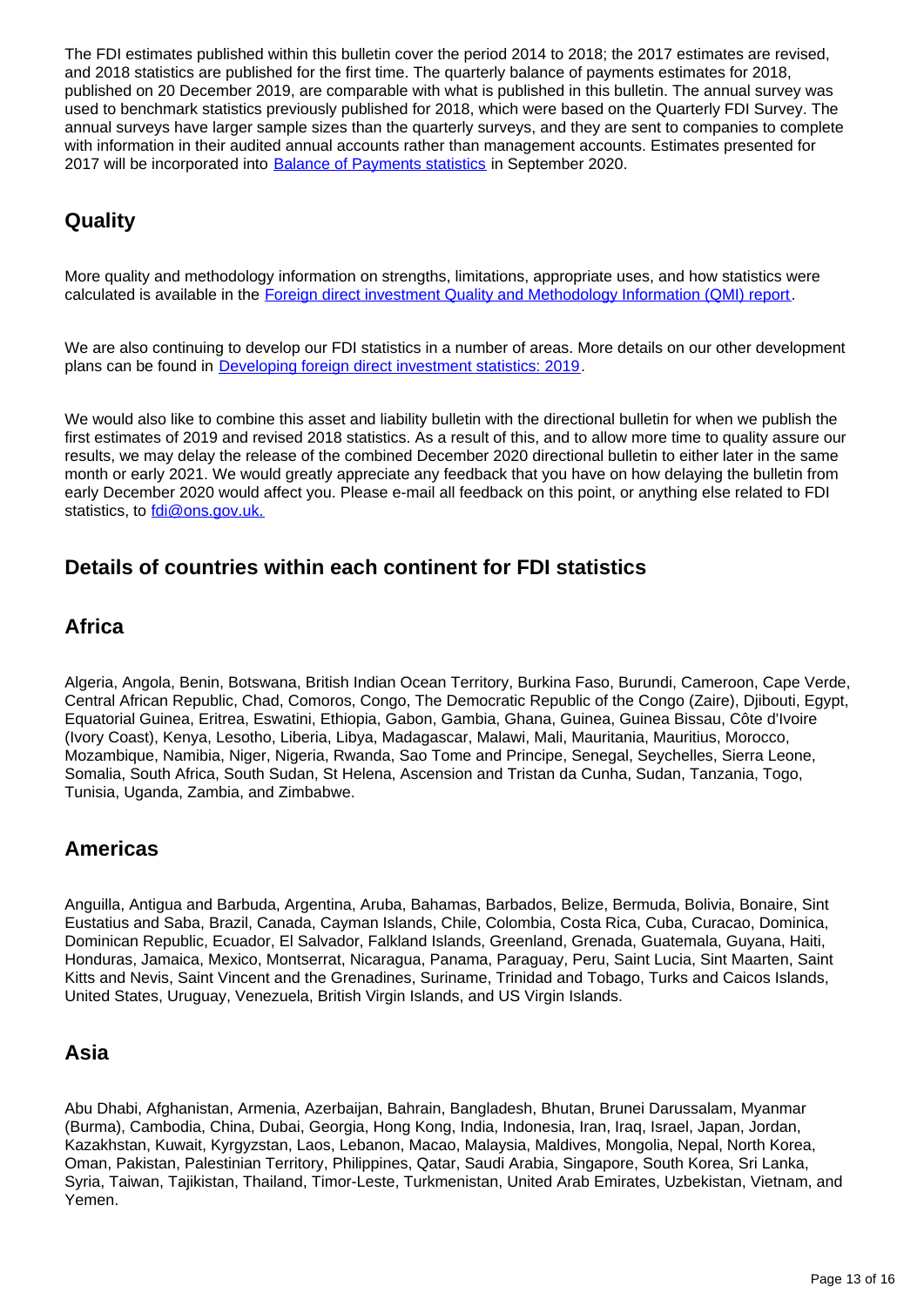## **Australasia and Oceania**

American Samoa, Antarctica, Australia, Bouvet Island, Christmas Island, Cocos (Keeling) Islands, Cook Islands, Fiji, French Polynesia, French Southern and Antarctic Lands, Guam, Heard Island and McDonald Islands, Kiribati, Marshall Islands, Micronesia, Nauru, New Caledonia, New Zealand, Niue, Norfolk Island, Northern Mariana Islands, Palau, Papua New Guinea, Pitcairn, Samoa, Solomon Islands, South Georgia and The South Sandwich Islands, Tokelau, Tonga, Tuvalu, US Minor Outlying Islands, Vanuatu, and Wallis and Futuna.

## **EU Europe**

Austria, Belgium, Bulgaria, Croatia, Cyprus, Czechia, Denmark, Estonia, Finland, France, Germany, Greece, Hungary, Ireland, Italy, Latvia, Lithuania, Luxembourg, Malta, the Netherlands, Poland, Portugal, Romania, Slovakia, Slovenia, Spain, and Sweden.

## **Non-EU Europe**

Albania, Andorra, Belarus, Bosnia and Herzegovina, Faroe Islands, Gibraltar, Guernsey, Holy See (Vatican City State), Iceland, Isle of Man, Jersey, Liechtenstein, North Macedonia, Moldova, Montenegro, Norway, Russian Federation, San Marino, Serbia, Switzerland, Turkey, and Ukraine.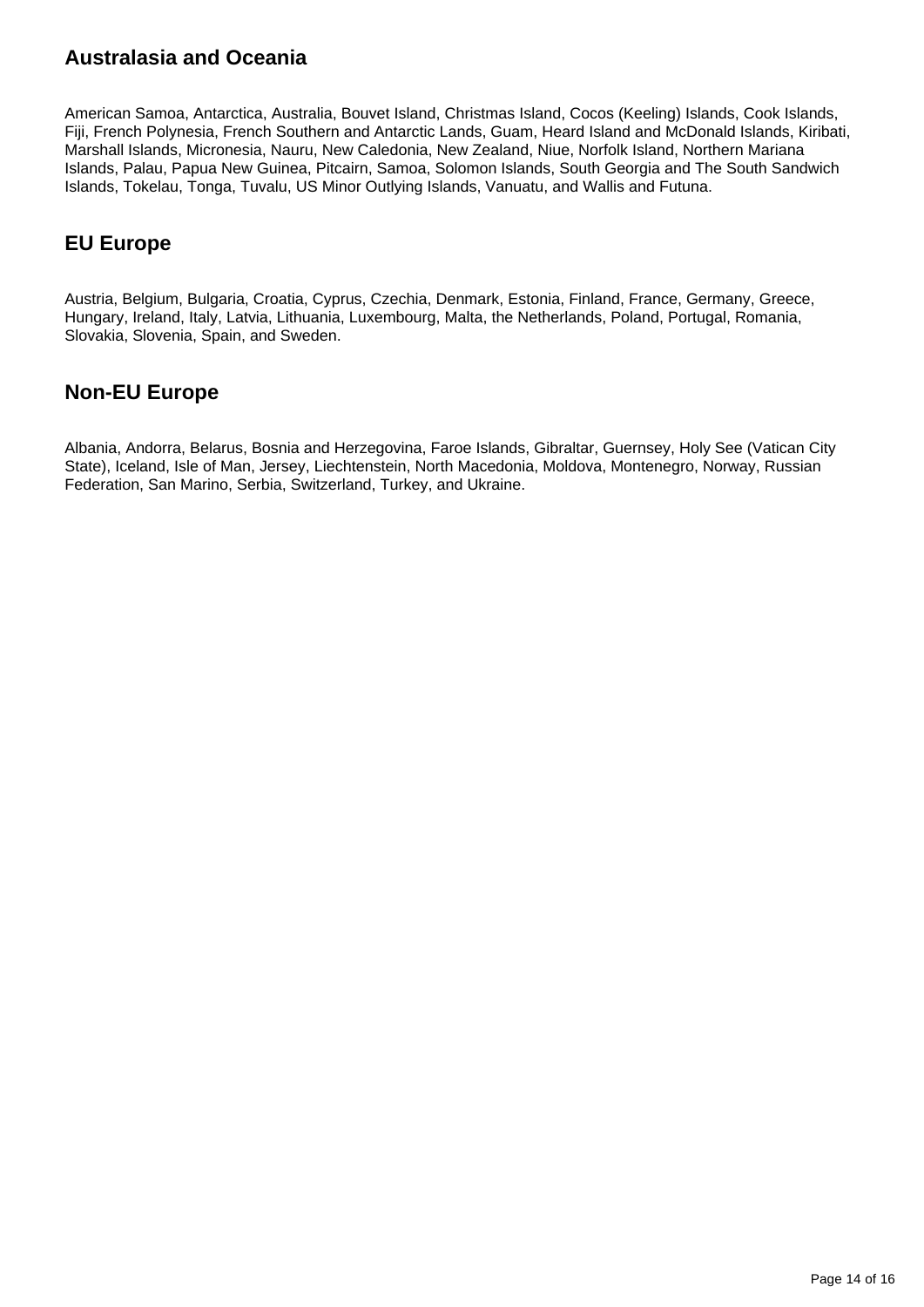## **Details of the industries within the industrial groups used**

Table 4: Industries included within each grouping for this bulletin

| <b>Industry grouping</b>      | Industry from FDI statistical bulletin tables<br>2.3, 3.3 and 4.3        |
|-------------------------------|--------------------------------------------------------------------------|
| Mining and quarrying          | Mining and quarrying                                                     |
| Manufacturing                 | Food products, beverages and tobacco products                            |
|                               | Textiles and wood activities                                             |
|                               | Petroleum, chemicals, pharmaceuticals, rubber, plastic<br>products       |
|                               | Metal and machinery products                                             |
|                               | Computer, electronic and optical products                                |
|                               | Transport equipment                                                      |
|                               | Other manufacturing                                                      |
| Retail and transport          | Retail and wholesale trade, repair of motor vehicles<br>and motor cycles |
|                               | Transportation and storage                                               |
| Information and communication | Information and communication                                            |
| <b>Financial Services</b>     | <b>Financial services</b>                                                |
| Professional and support      | Professional, scientific and technical services                          |
|                               | Administrative and support service activities                            |
| Other                         | Agriculture, forestry and fishing                                        |
|                               | Electricity, gas, water and waste                                        |
|                               | Construction                                                             |
|                               | Other services                                                           |

Source: Office for National Statistics

## <span id="page-14-0"></span>**8 . Strengths and limitations**

### **Revisions**

The estimates in this statistical bulletin are based on the Annual Foreign Direct Investment Survey for 2018. Provisional estimates can be derived from quarterly surveys and appear in the quarterly balance of payments [statistical bulletins](https://www.ons.gov.uk/economy/nationalaccounts/balanceofpayments/bulletins/balanceofpayments/previousReleases). However, estimates based on the annual surveys provide firmer and more detailed figures, which for 2018 were incorporated into the balance of payments publication on 20 December 2019.